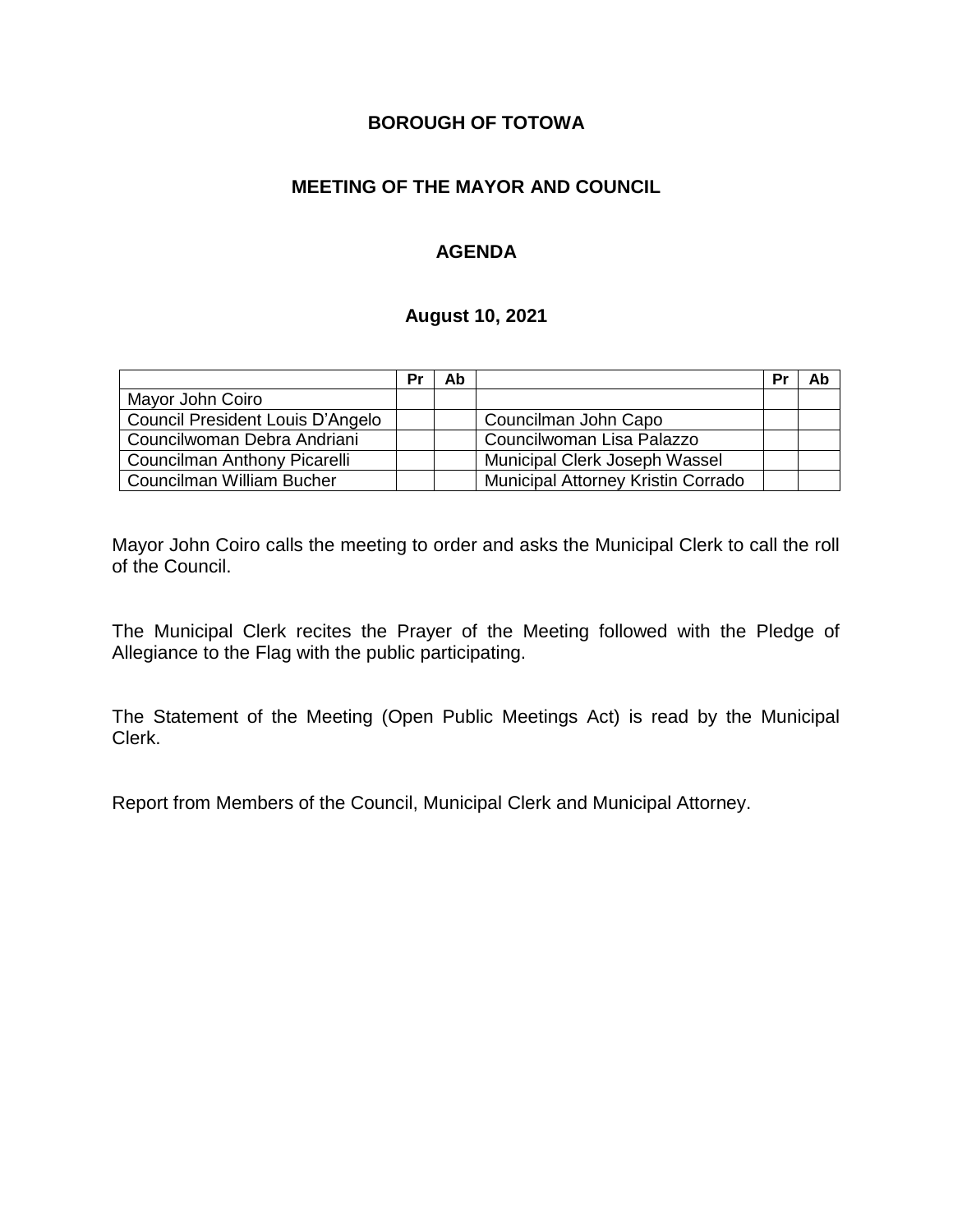Minutes of the Mayor and Council for the meeting of July 27, 2021.

### **COMMITTEE ON FINANCE: PICARELLI, D'ANGELO, CAPO.**

Resolution No. 2021-17 for the payment of bills.

Resolution Authorizing Extension Of Grace Period For Payment Of 3<sup>rd</sup> Quarter 2021 Taxes.

Acknowledge receipt of the Report of Audit for the year ended December 31, 2020 and that the recommendations will be reviewed by the Governing Body.

#### **COMMITTEE ON PUBLIC SAFETY: D'ANGELO, CAPO, BUCHER.**

Retirement letter from Police Dispatcher Mary Picarelli, effective September 1, 2021.

Fireman's application, the purchase of fireman's equipment and authorize a fireman's physical for Jeremy R. Kalokitis for Volunteer Fire Company No. 1.

Agreement between the Borough of Totowa and Matthew Antola to participate in the Volunteer Tuition Credit Program pursuant to P.L. 1998, c. 145 and authorize the Mayor and Municipal Clerk to execute the same.